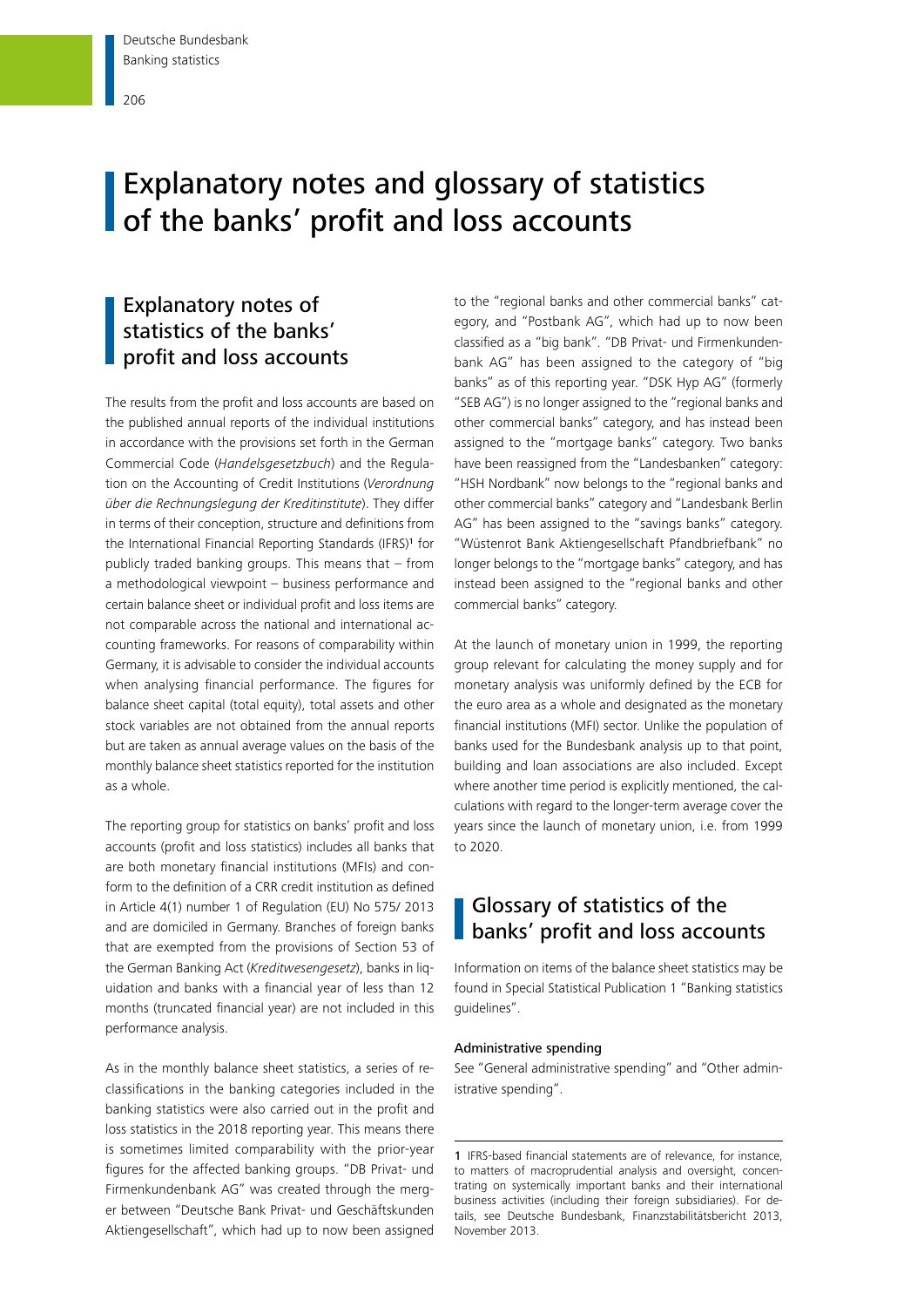# Affiliated enterprises

Pursuant to section 271 (2) of the Commercial Code (*Handelsgesetzbuch*), these constitute enterprises which, as parent enterprise or subsidiaries (see section 290 of the Commercial Code), are to be included in the group accounts of a parent enterprise according to the regulations for full consolidation (see sections 300 ff of the Commercial Code).

#### Average equity

Annual average value on the basis of the monthly balance sheet statistics reported for the credit institution (balance sheet statistics main template item HV21 310 Capital plus balance sheet statistics main template item HV21 300 Fund for general banking risks). Not included are institutions that are in liquidation or accounting for a truncated financial year. Differing financial years are taken into account.

#### Banks majority-owned by foreign banks

Breakdown of legally independent banks that are majority-owned by foreign banks included in the categories "Big banks", "Regional banks and other commercial banks", "Mortgage banks" and "Building and loan associations". See "Banking statistics guidelines" (*Verzeichnis der rechtlich selbständigen Banken (MFIs) im Mehrbesitz ausländischer Banken* [https://www.bundesbank.de/resource/](https://www.bundesbank.de/resource/blob/611454/72f1b0f25f4034cf1d1ff949fef737ac/mL/statso01-16-verzeichnisse-data.pdf) [blob/611454/72f1b0f25f4034cf1d1ff949fef737ac/mL/](https://www.bundesbank.de/resource/blob/611454/72f1b0f25f4034cf1d1ff949fef737ac/mL/statso01-16-verzeichnisse-data.pdf) [statso01-16-verzeichnisse-data.pdf](https://www.bundesbank.de/resource/blob/611454/72f1b0f25f4034cf1d1ff949fef737ac/mL/statso01-16-verzeichnisse-data.pdf)).

### Categories of banks

For definitions of the individual categories of banks, see "Banking statistics guidelines" (*Verzeichnis der Banken (MFIs) in Deutschland nach Bankengruppen* [https://](https://www.bundesbank.de/resource/blob/611454/72f1b0f25f4034cf1d1ff949fef737ac/mL/statso01-16-verzeichnisse-data.pdf) [www.bundesbank.de/resource/blob/611454/72f1b-](https://www.bundesbank.de/resource/blob/611454/72f1b0f25f4034cf1d1ff949fef737ac/mL/statso01-16-verzeichnisse-data.pdf)[0f25f4034cf1d1ff949fef737ac/mL/statso01-16-verzeich](https://www.bundesbank.de/resource/blob/611454/72f1b0f25f4034cf1d1ff949fef737ac/mL/statso01-16-verzeichnisse-data.pdf)[nisse-data.pdf\)](https://www.bundesbank.de/resource/blob/611454/72f1b0f25f4034cf1d1ff949fef737ac/mL/statso01-16-verzeichnisse-data.pdf).

# Cost-income ratio (CIR)

Indicator of the efficiency of a credit institution. Ratio of administrative spending to gross earnings or operating income. The lower the CIR, the more efficiently the bank generates its earnings.

# Credit institution as a whole

The foreign branches of a given institution are included in the calculation.

#### Current income from long-term equity investments

This also includes the dividends from the amounts paid up on cooperative society shares.

#### Differing financial years

A period of twelve months is used for accounting purposes in a balance sheet, but the reporting date is not 31 December.

### Equity ratio

Average equity as a percentage of average total assets, up to and including 1998 as a percentage of the average volume of business (balance sheet statistics main template item HV21 360).

#### Extraordinary result in the narrower sense

Balance of reported extraordinary income less reported extraordinary charges.

#### Figures for the most recent date

The figures for each of the most recent date are to be regarded as initially provisional.

#### General administrative spending

Staff costs plus other administrative spending ("broad" definition).

#### Gross earnings

The sum of net interest income and net commission income.

# Income from operating banking business

See "Operating income".

#### **Insolvency**

Insolvency describes a natural or legal person's inability to pay. A distinction is made between corporate insolvency (an enterprise's inability to pay pursuant to section 14 of the Civil Code (*Bürgerliches Gesetzbuch*)) and consumer insolvency (a consumer's inability to pay pursuant to section 13 of the Civil Code).

# Interbank transaction

Transaction between credit institutions.

#### Interest income (total)

Interest received from lending and money market transactions, debt securities and Debt Register claims plus current income and profits transferred under profit pooling, profit transfer agreements and partial profit transfer agreements.

#### Interest income in the narrower sense

Interest received from lending and money market transactions, debt securities and Debt Register claims.

#### Interest margin

Net interest income in relation to average total assets.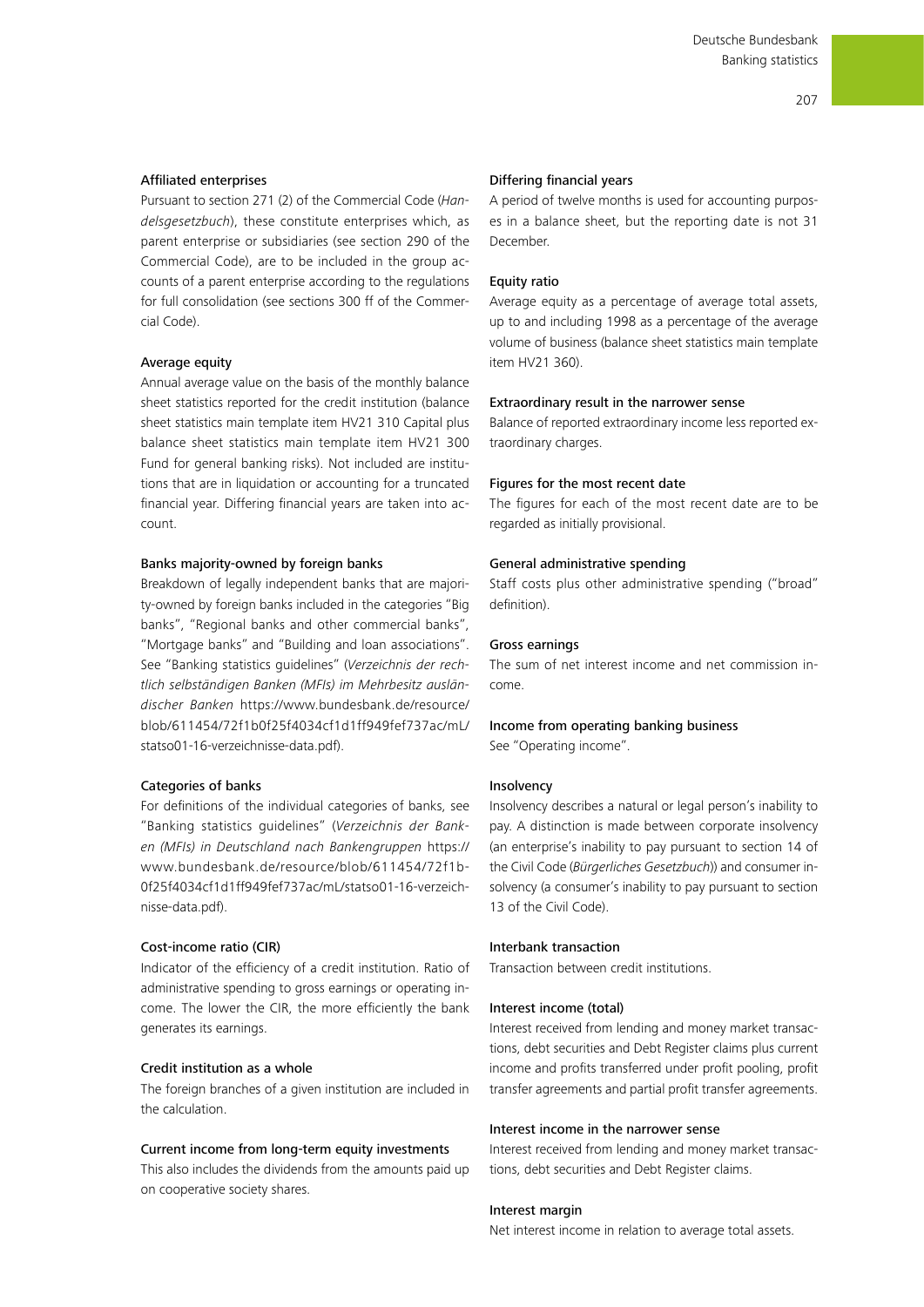#### Leasing

The basis for this is a leasing contract between a lessee and a lessor. The lessor provides the lessee with the leased good on a lease or rental basis in return for regular leasing payments.

#### Long-term equity investments

Balance sheet statistics main template item HV11 100.

# Long-term financial assets

Pursuant to section 266 of the Commercial Code (*Handelsgesetzbuch*), shares in affiliated enterprises, loans to affiliated enterprises, other long-term equity investments, loans to other long-term investors and investees, longterm securities and other loans.

# Net accumulated losses

Net loss for the financial year plus withdrawals from reserves and participation rights capital less transfers to reserves and participation rights capital. See also "Withdrawals from or transfers to reserves and participation rights capital".

#### Net commission income

Commissions received less commissions paid. Also known as non-interest business.

# Net income or loss for the financial year after tax

Net income or loss for the financial year before tax less taxes on income and earnings.

Net income or loss for the financial year before tax Operating result plus other and extraordinary result.

# Net income from traditional interest business

See "Net interest income in the narrower sense".

# Net interest income (total)

Interest income (total) less interest paid. Also known as interest business.

# Net interest income in the narrower sense

Interest received from lending and money market transactions, debt securities and Debt Register claims less interest paid.

### Net operating income or charges

Operating income less general administrative spending.

# Net retained profits

Net income for the financial year plus withdrawals from reserves and participation rights capital less transfers to reserves and participation rights capital. See also "Withdrawals from or transfers to reserves and participation rights capital".

#### Operating banking business

All activities that serve the business purpose. These are interest and commission business (gross earnings), trading business and activities that have an effect on the other operating result.

#### Operating expenditure

General administrative spending less staff costs, including depreciation and write-downs of tangible fixed assets (excluding depreciation and write-downs of leased assets).

# Operating income

Net interest income, net commission income, result from the trading portfolio as well as other operating result.

#### Operating result

Operating result before (re-)measurement plus (re-)measurement gains/losses (excluding tangible fixed assets and long-term financial assets).

#### Operating result before (re-)measurement

Partial operating result plus result from the trading portfolio as well as other operating result.

# Other administrative spending ("broad" definition)

Other administrative spending ("narrow" definition) plus amortisation and write-downs of intangible fixed assets and depreciation and write-downs of tangible fixed assets, but excluding amortisation, depreciation and write-downs of leased assets.

# Other administrative spending ("narrow" definition)

All spending that is required for running the business but is not directly related to the actual business, eg auditing and consultancy costs, costs for premises and postage. "Other administrative spending" is defined in the narrower sense in the table "Credit institutions' charge and income items" only.

# Other and extraordinary result (extraordinary result in the broader sense)

Extraordinary result in the narrower sense plus reversals of write-downs of long-term equity investments, shares in affiliated enterprises and securities treated as fixed assets as well as income from the reversal of special reserves and income from loss transfers less write-downs of long-term equity investments, shares in affiliated enterprises and securities treated as fixed assets as well as charges from loss transfers, transfers to special reserves (up to 2010)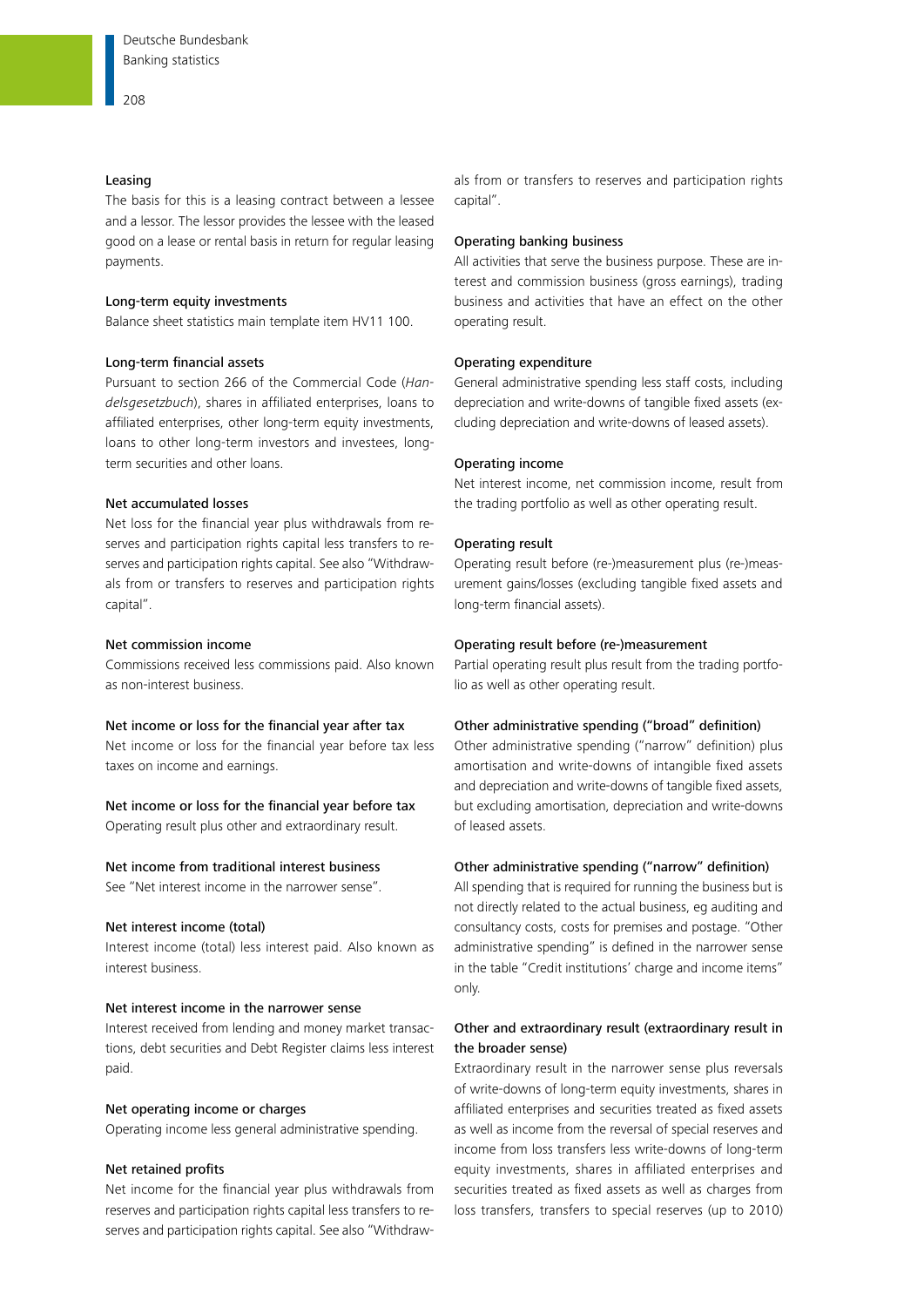and profits transferred under profit pooling, profit transfer agreements and partial profit transfer agreements.

# Partial operating result

Net interest income and net commission income less general administrative spending.

#### Participation certificate

Securities based on participation rights to a company. Participation certificates are tradable but are not considered shares. The owner does not receive a voting right at annual general meetings; in return, profit participation usually exceeds the return on debt securities. Participation certificates are not regulated by law.

#### Participation right

Instrument of corporate finance that takes an intermediate position between equity capital and debt capital.

#### Profit and loss account by category of bank

The profit and loss account is the comparison of the profit and loss balances (income and expenditure). The annual result of an enterprise is thus shown as either a net surplus (income) or deficit (loss) for the financial year. This applies to enterprises domiciled in Germany that conduct banking business pursuant to section 1 (1) of the Banking Act (*Kreditwesengesetz*) and are defined as monetary financial institutions (MFIs), excluding institutions in liquidation and institutions with a truncated financial year.

# (Re-)measurement gains/losses (excluding tangible fixed assets and long-term financial assets)

Income from reversals of write-downs of receivables and specific securities as well as from the reversal of loan loss provisions less write-downs of receivables and specific securities as well as transfers to loan loss provisions.

# Reserves, disclosed

Pursuant to section 340 g of the Commercial Code (*Handelsgesetzbuch*), credit institutions are allowed, subject to reasonable commercial judgement, to accumulate disclosed reserves for bank-specific risk in the fund for general banking risks (balance sheet statistics main template item HV21 300).

#### Reserves, undisclosed

Pursuant to section 340 f of the Commercial Code (*Handelsgesetzbuch*), credit institutions are allowed to accumulate additional undisclosed reserves for the total stock of claims and the securities in the liquidity reserve amounting to no more than 4% of these items. The difference between the book value and the actual market value of a balance sheet item (undervaluation of claims and assets or overvaluation of liabilities) that cannot be seen by the users of financial accounts. This is based on the legal valuation and accounting rules.

# Result from the trading portfolio

Balance of income and expenditure arising from business involving securities from the trading portfolio, financial instruments, foreign exchange assets and precious metals as well as the associated write-downs and reversals of writedowns and the accumulation of reserves for this business. Up to 2009, result from financial operations. According to the published annual reports, trading business is dominated by customer-initiated business.

# Return

Ratio of income (price gains and current income) from an investment to capital originally invested.

#### Return on equity (RoE)

Net income for the financial year before or after tax as a percentage of average equity.

#### Shares and other variable-yield securities

Balance sheet statistics main template item HV11 090.

# Special reserves

As the "tax dictates financial accounting" principle was repealed to the greatest possible extent with the introduction of the Act to Modernise Accounting Law (*Bilanzrechtsmodernisierungsgesetz*), the assumption of purely tax options in financial statements has not been permitted since the 2011 reporting year. It is therefore no longer required to set up a special reserves item in the annual accounts. Consequently, since the 2011 reporting year, it has not been permitted to newly set up or increase special reserves, with the result that the charges item "Transfers to special reserves" and the income item "Income from the reversal of special reserves" have been deleted. Special reserves existing at the time of the changeover to the Act to Modernise Accounting Law can either be reversed or retained.

# Specific securities

(within the framework of the items "Write-downs of receivables and specific securities as well as transfers to loan loss provisions" and "Income from reversals of writedowns of receivables and specific securities as well as from the reversal of loan loss provisions")

These specific securities are securities in the liquidity reserve, which include shares and bonds as well as other securities that are neither treated as fixed assets nor belong to the trading portfolio. Here it must be taken into account that these securities may be valued below the lower value